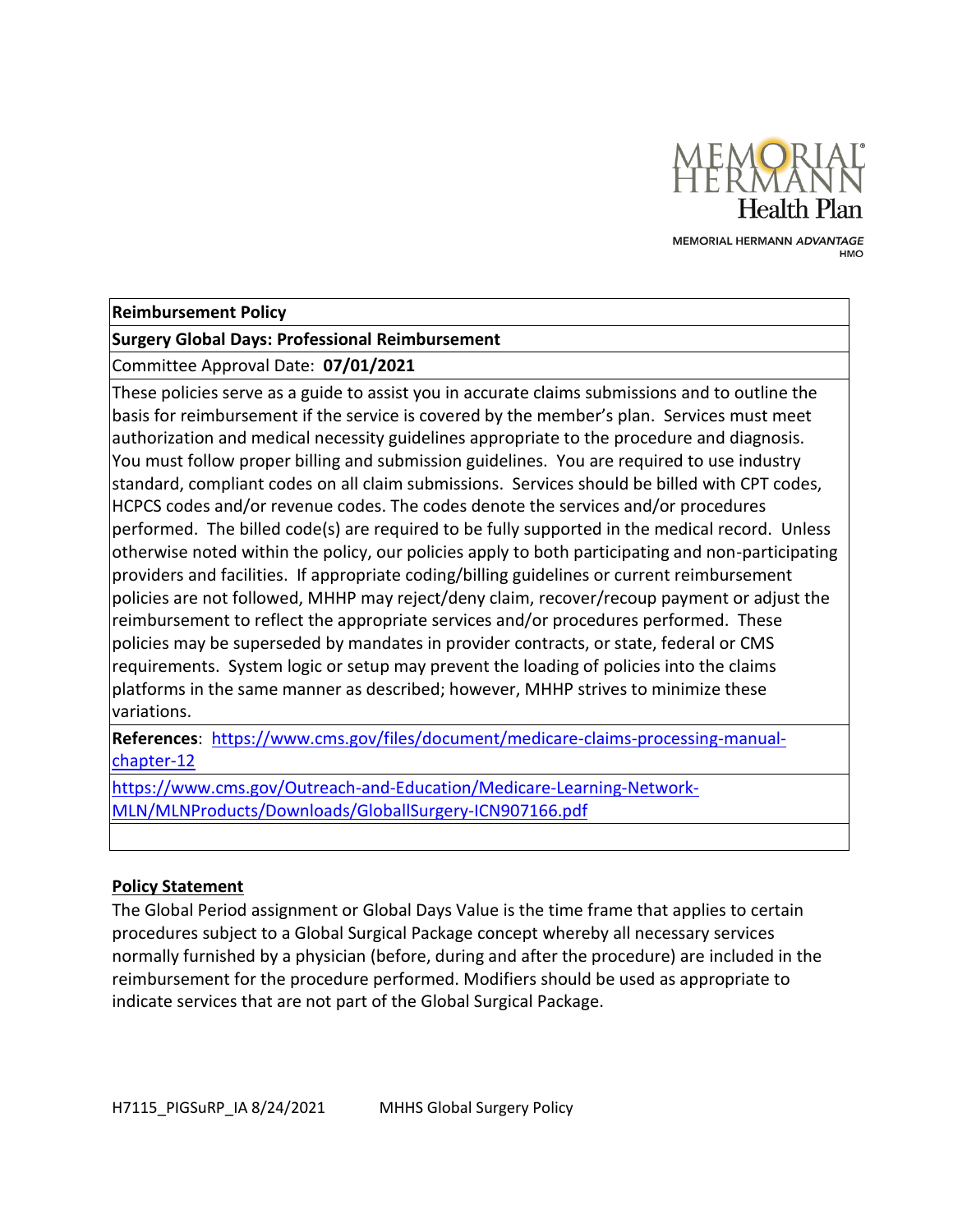For purposes of this policy, Same Specialty Physician or Other Qualified Health Care Professional is defined as physicians and/or other qualified health care professionals of the same group and same specialty reporting the same Federal Tax Identification number (TIN). There are three types of global surgical packages based on the number of post-operative days.

0-Day Post-operative Period (endoscopies and some minor procedures).

- No pre-operative period
- No post-operative days
- Visit on day of procedure is generally not payable as a separate service

10-Day Post-operative Period (other minor procedures).

- No pre-operative period
- Visit on day of the procedure is generally not payable as a separate service.

• Total global period is 11 days. Count the day of the surgery and the 10 days immediately following the day of the surgery.

90-day Post-operative Period (major procedures).

- One day pre-operative included
- Day of the procedure is generally not payable as a separate service.

• Total global period is 92 days. Count 1 day before the day of the surgery, the day of surgery, and the 90 days immediately following the day of surgery.

# **Pre-Operative Period Billing**

In addition to the CPT E/M code, modifier "-57" (Decision for surgery) is used to identify a visit that results in the initial decision to perform surgery.

The modifier "-57" is not used with minor surgeries because the global period for minor surgeries does not include the day prior to the surgery.

# **Day of Procedure Billing**

Modifier "-25" (Significant, separately identifiable E/M service by the same physician on the same day of the procedure), indicates that the patient's condition required a significant, separately identifiable E/M service beyond the usual pre-operative and post-operative care associated with the procedure or service.

# **Post-Operative Period Billing**

Two CPT modifiers are used to simplify billing for visits and other procedures that are furnished during the post-operative period of a surgical procedure, but not included in the payment for surgical procedure.

H7115\_PIGSuRP\_IA 8/24/2021 MHHS Global Surgery Policy Modifier "-79" (Unrelated procedure or service by the same physician during a post-operative period). The physician may need to indicate that a procedure or service furnished during a post-operative period was unrelated to the original procedure. A new post-operative period begins when the unrelated procedure is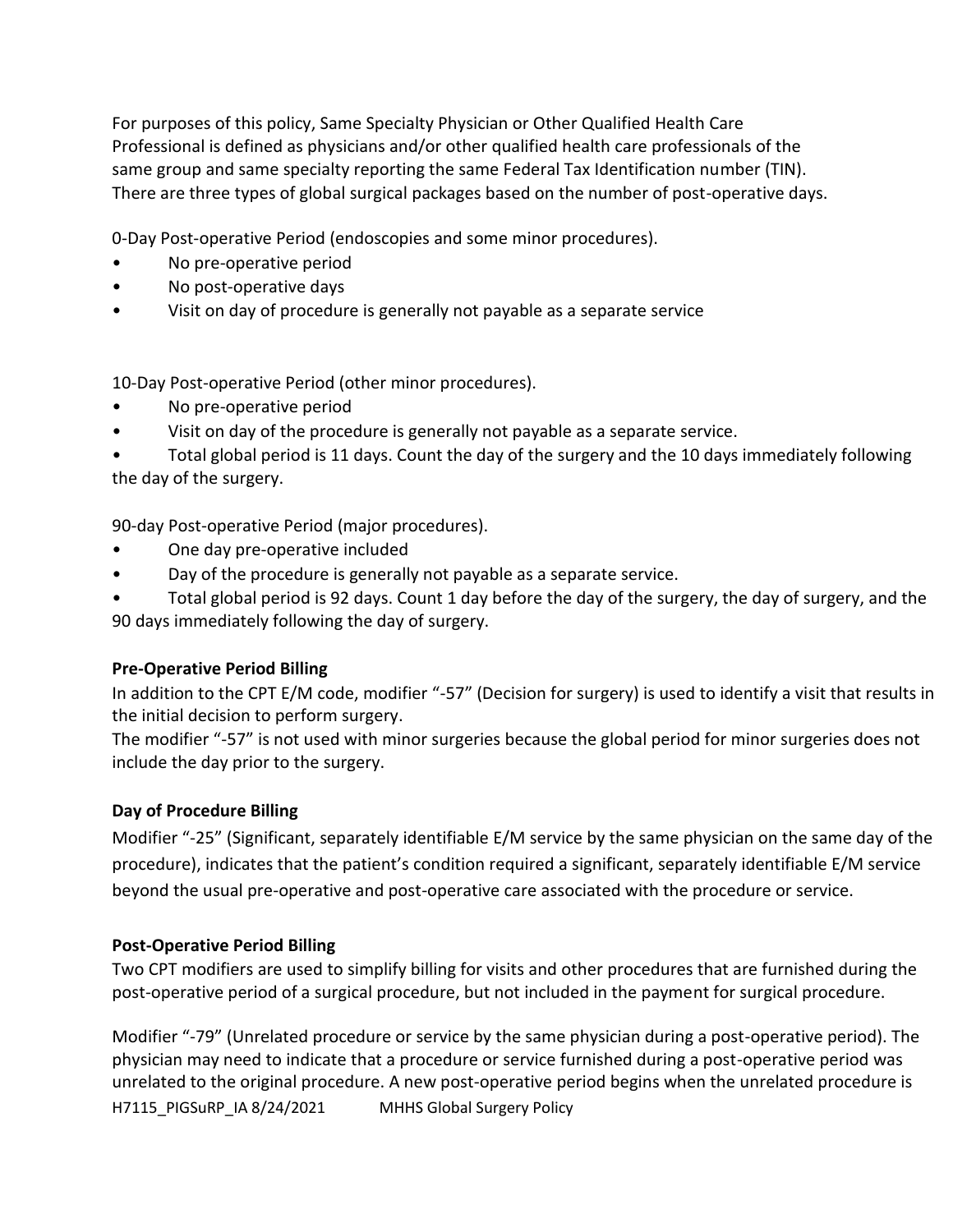billed.

Modifier "-24" (Unrelated E/M service by the same physician during a post-operative period). The physician may need to indicate that an E/M service was furnished during the post-operative period of an unrelated procedure. An E/M service billed with modifier "-24" must be accompanied by documentation that supports that the service is not related to the post-operative care of the procedure.

Memorial Hermann Health Plan complies with applicable Federal civil rights laws and does not discriminate on the basis of race, color, national origin, age, disability or sex.